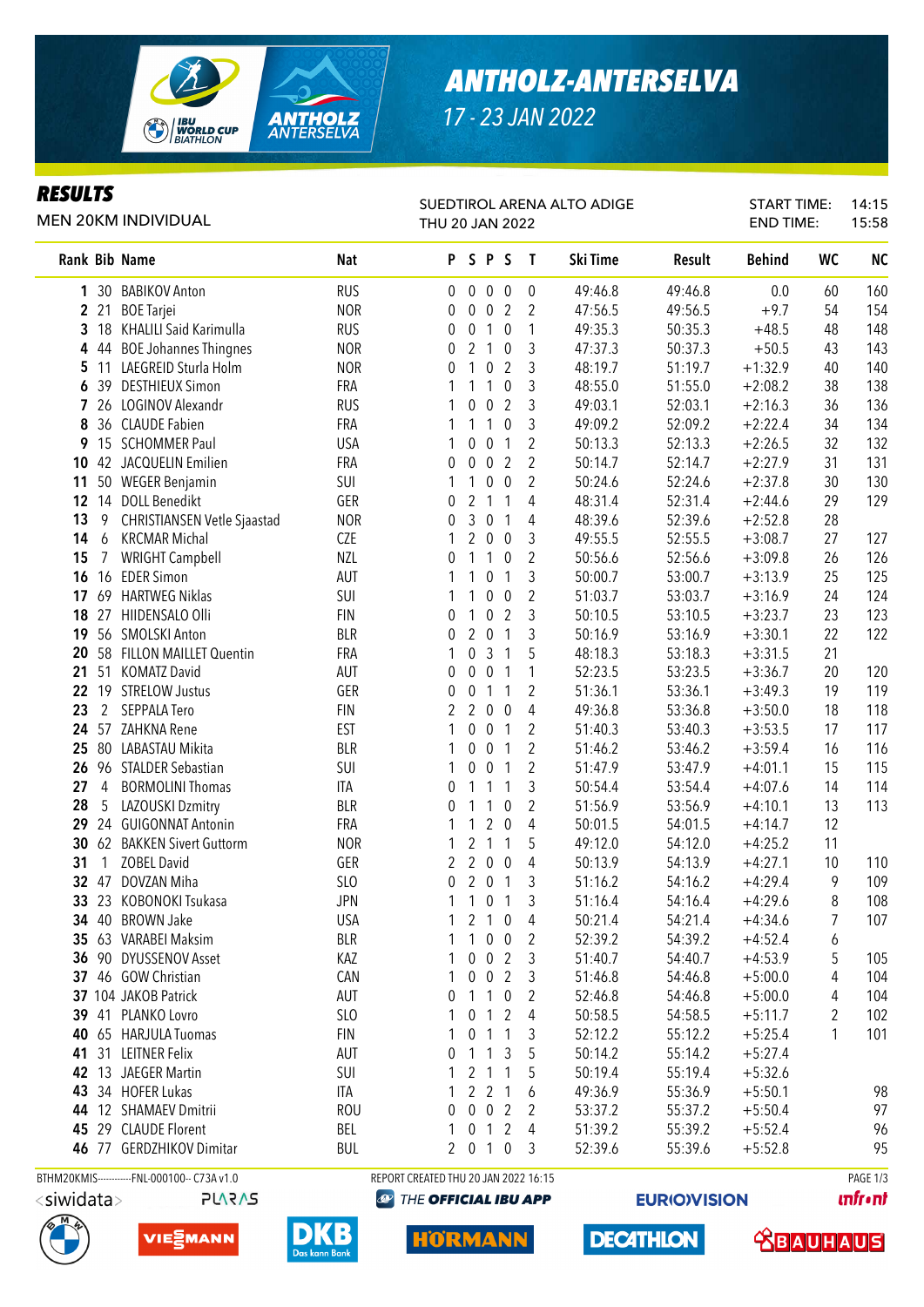

## *ANTHOLZ-ANTERSELVA*

*17 - 23 JAN 2022*

#### *RESULTS*

MEN 20KM INDIVIDUAL

#### SUEDTIROL ARENA ALTO ADIGE THU 20 JAN 2022

START TIME: END TIME: 14:15 15:58

|    |       | Rank Bib Name                | Nat        |                |                  | PSPS                |                | $\mathbf{I}$   | Ski Time | Result  | <b>Behind</b> | WC | <b>NC</b> |
|----|-------|------------------------------|------------|----------------|------------------|---------------------|----------------|----------------|----------|---------|---------------|----|-----------|
|    |       | 47 60 DUDCHENKO Anton        | <b>UKR</b> | 1              | $\mathbf 0$      |                     | 3 <sub>0</sub> | 4              | 51:44.3  | 55:44.3 | $+5:57.5$     |    | 94        |
|    |       | 48 35 ERMITS Kalev           | <b>EST</b> | 2              | $\mathbf 0$      |                     | $1 \quad 1$    | 4              | 51:51.1  | 55:51.1 | $+6:04.3$     |    | 93        |
|    |       | 49 103 BIONAZ Didier         | <b>ITA</b> | 1              | 0                |                     | 0 <sup>3</sup> | 4              | 51:51.5  | 55:51.5 | $+6:04.7$     |    | 92        |
|    |       | 50 48 GIACOMEL Tommaso       | ITA        | 1              | $2^{\circ}$      |                     | 2 <sub>1</sub> | 6              | 49:53.5  | 55:53.5 | $+6:06.7$     |    |           |
| 51 |       | 93 ZEMLICKA Milan            | <b>CZE</b> | 0              | $\boldsymbol{0}$ | 1                   | 1              | 2              | 53:56.3  | 55:56.3 | $+6:09.5$     |    | 90        |
|    |       | 52 59 STVRTECKY Jakub        | <b>CZE</b> | 0              | $\overline{2}$   |                     | 2 <sub>1</sub> | 5              | 51:04.8  | 56:04.8 | $+6:18.0$     |    | 89        |
|    |       | 53 76 SKLENARIK Tomas        | <b>SVK</b> | 0              | 0                | $\mathbf{3}$        | -1             | 4              | 52:07.1  | 56:07.1 | $+6:20.3$     |    | 88        |
| 54 | 98    | <b>NORDGREN Leif</b>         | <b>USA</b> | 0              | 1                | $\mathbf{1}$        | 1              | 3              | 53:09.6  | 56:09.6 | $+6:22.8$     |    | 87        |
| 55 |       | 94 TYSHCHENKO Artem          | <b>UKR</b> | 0              | 2                | $\overline{0}$      | 1              | 3              | 53:11.1  | 56:11.1 | $+6:24.3$     |    | 86        |
|    | 56 91 | ANDERSEN Filip Fjeld         | <b>NOR</b> | 0              | $\overline{2}$   | $\overline{1}$      | 2              | 5              | 51:19.2  | 56:19.2 | $+6:32.4$     |    |           |
|    |       | 57 73 NEDZA-KUBINIEC Andrzej | POL        |                | 1                | $\overline{1}$      | $\mathbf 0$    | 3              | 53:21.0  | 56:21.0 | $+6:34.2$     |    | 84        |
| 58 | 8     | <b>VACLAVIK Adam</b>         | <b>CZE</b> | 2              | 1                | $\overline{2}$      | $\overline{2}$ | $\overline{7}$ | 49:27.7  | 56:27.7 | $+6:40.9$     |    |           |
|    |       | 59 70 FRATZSCHER Lucas       | GER        | 2              | $\boldsymbol{0}$ | $\overline{2}$      | $\overline{1}$ | 5              | 51:37.2  | 56:37.2 | $+6:50.4$     |    |           |
|    |       | 60 67 PERROT Eric            | FRA        | 1              | 1                | $\boldsymbol{0}$    | $\overline{1}$ | 3              | 53:39.8  | 56:39.8 | $+6:53.0$     |    |           |
|    |       | 61 85 TRSAN Rok              | SLO        |                | 1                | 1                   | $\overline{0}$ | 3              | 53:43.7  | 56:43.7 | $+6:56.9$     |    | 80        |
|    |       | 62 20 TSYMBAL Bogdan         | <b>UKR</b> |                | $\overline{2}$   | $\overline{2}$      | $\overline{0}$ | 5              | 51:52.6  | 56:52.6 | $+7:05.8$     |    | 79        |
|    |       | 63 54 LEMMERER Harald        | AUT        | 0              | $\mathbf{1}$     | 1                   | 3              | 5              | 51:53.1  | 56:53.1 | $+7:06.3$     |    |           |
|    |       | 64 25 PRYMA Artem            | <b>UKR</b> |                | 0                | 4                   | $\overline{1}$ | 6              | 50:55.6  | 56:55.6 | $+7:08.8$     |    |           |
|    |       | 65 107 GROSS Marco           | GER        | 0              | $\overline{2}$   | $\mathbf{0}$        | $\overline{1}$ | 3              | 53:57.5  | 56:57.5 | $+7:10.7$     |    |           |
|    |       | 66 82 TACHIZAKI Mikito       | <b>JPN</b> | 0              | 0                | $\mathbf 0$         | $\overline{2}$ | $\overline{2}$ | 55:04.2  | 57:04.2 | $+7:17.4$     |    | 75        |
| 67 |       | 79 STEGMAYR Gabriel          | SWE        | $\Omega$       | 0                | $\mathbf 0$         | $\overline{3}$ | 3              | 54:06.1  | 57:06.1 | $+7:19.3$     |    | 74        |
|    | 68 37 | DOMBROVSKI Karol             | LTU        |                | $\overline{2}$   | $\overline{1}$      | $\overline{2}$ | 6              | 51:10.2  | 57:10.2 | $+7:23.4$     |    | 73        |
|    |       | 69 101 YALIOTNAU Raman       | <b>BLR</b> | 2              | 1                | $\overline{1}$      | 2              | 6              | 51:15.8  | 57:15.8 | $+7:29.0$     |    |           |
|    |       | 70 72 DOHERTY Sean           | <b>USA</b> |                | 3                | 1                   | 1              | 6              | 51:17.3  | 57:17.3 | $+7:30.5$     |    |           |
| 71 |       | 28 GOW Scott                 | CAN        |                | 1                | $\overline{2}$      | -1             | 5              | 52:19.1  | 57:19.1 | $+7:32.3$     |    | 70        |
|    | 72 38 | OZAKI Kosuke                 | <b>JPN</b> |                | 0                | $\mathbf{1}$        | 1              | 3              | 54:25.4  | 57:25.4 | $+7:38.6$     |    | 69        |
|    |       | 73 43 BUTA George            | <b>ROU</b> | 2              | $\boldsymbol{0}$ | $\mathfrak{Z}$      | $\overline{0}$ | 5              | 52:34.3  | 57:34.3 | $+7:47.5$     |    | 68        |
|    |       | 74 49 MAGAZEEV Pavel         | <b>MDA</b> | $\overline{2}$ | 1                | $\overline{2}$      | $\overline{0}$ | 5              | 52:41.9  | 57:41.9 | $+7:55.1$     |    | 67        |
| 75 |       | 32 SINAPOV Anton             | <b>BUL</b> | $\overline{2}$ | 1                | $\mathbf 0$         | $\mathbf{3}$   | 6              | 52:01.5  | 58:01.5 | $+8:14.7$     |    | 66        |
|    |       | 76 10 FAK Jakov              | SLO        | 2              | 1                | $\mathfrak{Z}$      | $\overline{1}$ | 7              | 51:12.3  | 58:12.3 | $+8:25.5$     |    |           |
|    |       | 77 83 WINDISCH Dominik       | ITA        | 3              | 3                | $\mathbf{1}$        | $\mathbf{1}$   | 8              | 50:23.2  | 58:23.2 | $+8:36.4$     |    |           |
|    |       | 78 52 ILIEV Vladimir         | <b>BUL</b> | 3              | 3                | $\mathbf 0$         | $\overline{2}$ | 8              | 50:34.6  | 58:34.6 | $+8:47.8$     |    | 63        |
|    |       | 79 55 SIMA Michal            | <b>SVK</b> | 3              | $\mathbf{1}$     | $\mathbf 0$         | $\overline{2}$ | 6              | 52:43.0  | 58:43.0 | $+8:56.2$     |    | 62        |
|    |       | 80 61 LAITINEN Heikki        | <b>FIN</b> | 1              |                  | 2 <sub>1</sub>      | $\mathbf{3}$   | $\overline{7}$ | 51:55.9  | 58:55.9 | $+9:09.1$     |    |           |
|    |       | 81 66 PATRIJUKS Aleksandrs   | LAT        |                |                  | $2 \t2 \t1$         |                | 6              | 53:00.6  | 59:00.6 | $+9:13.8$     |    | 59        |
|    |       | 82 88 SZCZUREK Lukasz        | POL        | 2              | $\mathbf 0$      | $\mathbf 0$         | 3              | 5              | 54:02.3  | 59:02.3 | $+9:15.5$     |    | 57        |
|    |       | 83 97 HALLSTROEM Simon       | SWE        | 2              | $\overline{0}$   |                     | 3 <sup>2</sup> | 7              | 52:04.1  | 59:04.1 | $+9:17.3$     |    | 55        |
|    |       | 84 86 KARLIK Mikulas         | <b>CZE</b> |                | 3                | 3                   | $\overline{1}$ | 8              | 51:06.6  | 59:06.6 | $+9:19.8$     |    |           |
|    |       | 85 100 BELETSKIY Danil       | KAZ        | 0              | $\overline{2}$   | $\mathbf 0$         | -1             | 3              | 56:06.9  | 59:06.9 | $+9:20.1$     |    | 51        |
|    |       | 86 75 RAENKEL Raido          | <b>EST</b> |                | 2                | 3                   | 2              | 8              | 51:12.4  | 59:12.4 | $+9:25.6$     |    | 49        |
|    |       | 87 105 RUNNALLS Adam         | CAN        |                | 1                | $\mathbf{1}$        | -5             | 8              | 51:32.6  | 59:32.6 | $+9:45.8$     |    | 47        |
|    |       | 88 71 RASTIC Damir           | SRB        |                | $\mathbf 0$      | 3                   | 2              | 6              | 53:33.0  | 59:33.0 | $+9:46.2$     |    | 45        |
|    |       | 89 33 STEFANSSON Malte       | SWE        | 2              |                  | $2 \t3 \t1$         |                | 8              | 51:36.9  | 59:36.9 | $+9:50.1$     |    | 43        |
| 90 | 3     | <b>BARTKO Simon</b>          | <b>SVK</b> |                |                  | $2 \t1 \t3$         |                | 7              | 52:37.8  | 59:37.8 | $+9:51.0$     |    | 41        |
|    |       | 91 74 LESIUK Taras           | <b>UKR</b> | 2              |                  | $2 \quad 2 \quad 1$ |                | 7              | 52:46.7  | 59:46.7 | $+9:59.9$     |    |           |
|    |       | 92 106 SLOTINS Roberts       | Lat        |                |                  | 2 0 2 2             |                | 6              | 53:56.8  | 59:56.8 | $+10:10.0$    |    | 37        |
|    |       |                              |            |                |                  |                     |                |                |          |         |               |    |           |

BTHM20KMIS-----------FNL-000100-- C73A v1.0 REPORT CREATED THU 20 JAN 2022 16:15 PAGE 2/3







### THE OFFICIAL IBU APP

**HORMANN** 

**EURIO)VISION** 

**DECATHLON** 

**unfront** 

 **<u>CBAUHAUS</u>**